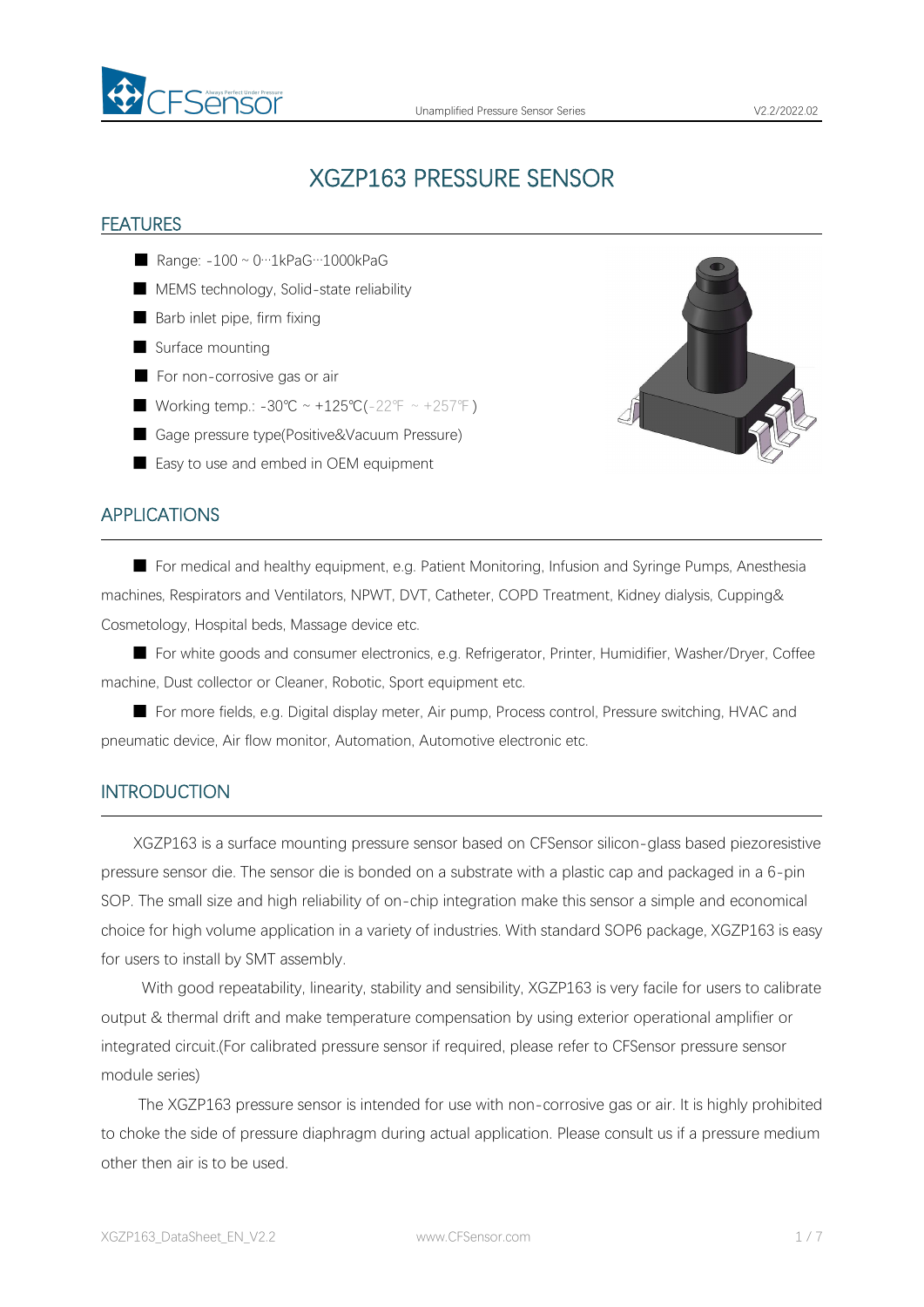

## Electronic Performance

- Power Supply: ≤15Vdc or ≤3.0mAdc
- Input Impedance : 4kΩ~6kΩ
- Output Impedance : 4kΩ~6kΩ
- Insulation Resistor: 100MΩ,100VDC
- Over Pressure: 1.5X Rated Pressure

## **Construction**

- Sensing Die: Silicon
- Die Mounting Glue: Silicone Gel
- Leading wire: Gold Wire
- Package Housing: PPS(Phenylene sulfide)
- Pin: Silver Plated Copper
- Net Weight: Approx.1g

#### Environment Condition

- Orientation: Deviate  $90^{\circ}$  from any direction, zero change  $\leq 0.05\%$ FS
- Shock: No change at  $10$ gRMS,  $(20 \sim 2000)$ Hz condition
- Impact: 100g, 11ms
- Medium Compatibility:
	- Pressure side: air or gas compatible with silicone, silicone glue, epoxy glue or PPS

Reference side: dry air and non-corrosive gas compatible with PPS, silicon and silicone glue or

epoxy, gold, aluminum and silver.

## Test Condition

- Medium: Gas(Clean air and Non-corrosive gas)
- Medium Temp: (25±1)℃/(77±1.8)°F
- Environment Temp.: (25±1)℃/(77±1.8)℉
- Shock: 0.1g (1m/s2) Max
- Humidity: (50%±10%) RH
- Power Supply: (5±0.005) VDC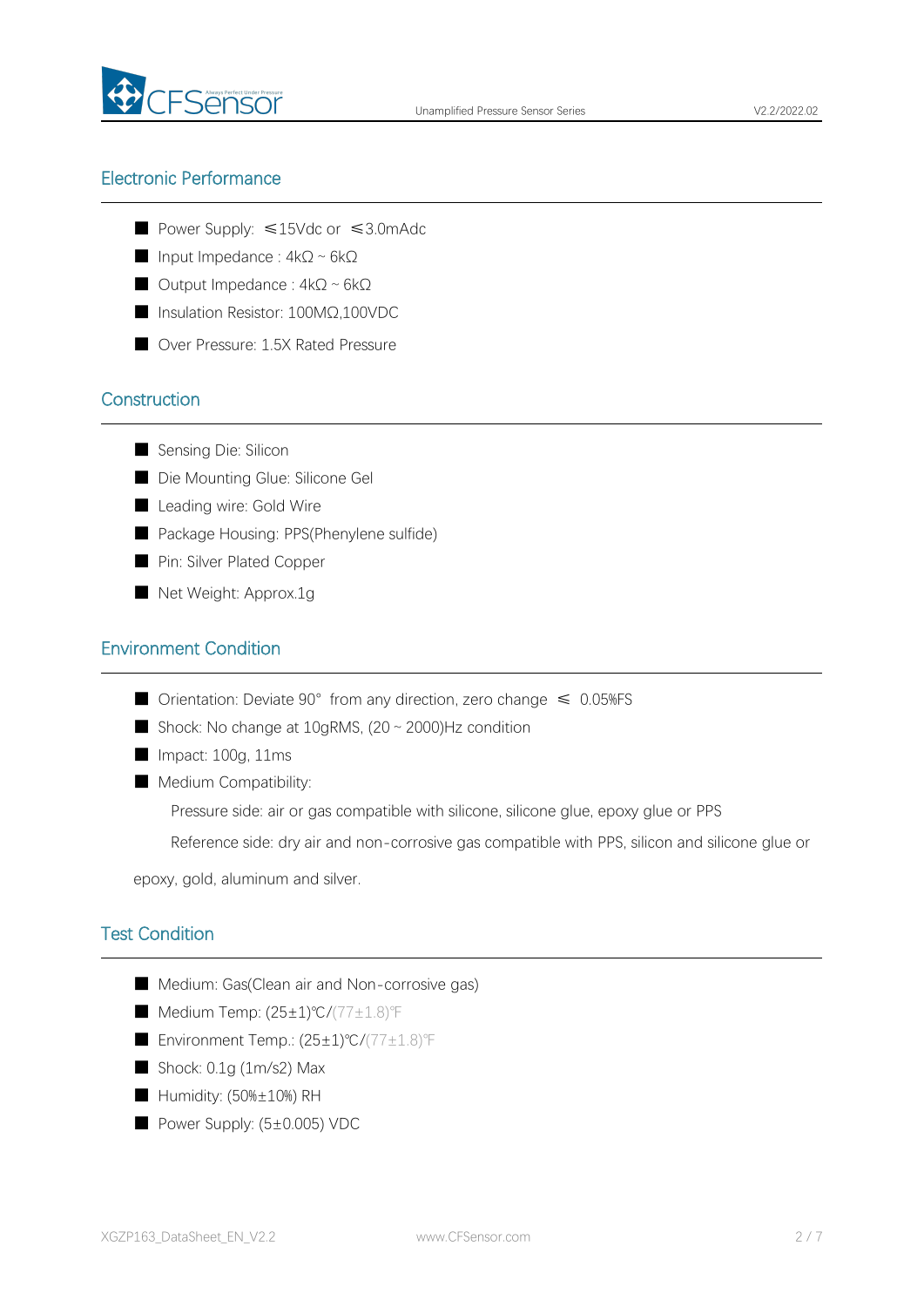

## SPECIFICATIONS

| <b>Specifications</b>            |                                   | Min.                                              | Typ.           | <b>Max</b> | Unit                    |
|----------------------------------|-----------------------------------|---------------------------------------------------|----------------|------------|-------------------------|
| Pressure Range <sup>1</sup>      |                                   | 1,3,7,10,20,40,100,200,350,700,1000               |                |            | kPa                     |
|                                  |                                   | 0.15, 0.6, 1, 1.5, 2.9, 5.8, 15, 30, 50, 100, 150 |                |            | PSI                     |
| Working Temperature              |                                   | $-30/-22$                                         |                | $+125/257$ | $\mathrm{C}/\mathrm{F}$ |
| Storage Temperature              |                                   | $-40/ - 40$                                       |                | $+140/284$ | $\mathrm{C}/\mathrm{C}$ |
| <b>Bridge Resistance</b>         |                                   | $\overline{4}$                                    | 5              | 6          | kΩ                      |
| Offset/Zero Output               |                                   | $-20$                                             |                | $+20$      | mV                      |
|                                  | 1/3kPa                            | 20                                                |                | 40         | mV                      |
|                                  | 7kPa                              | 25                                                | 35             | 45         | mV                      |
|                                  | 10kPa                             | 35                                                | 50             | 65         | mV                      |
| FS Output                        | 20kPa                             | 35                                                | 40             | 50         | mV                      |
|                                  | 40kPa                             | 60                                                | 75             | 90         | mV                      |
|                                  | 100/200kPa                        | 60                                                | 90             | 120        | mV                      |
|                                  | $\geq$ 350kPa                     | 80                                                | 100            | 45         | mV                      |
| Temp. Coefficient of Resistance4 |                                   | 1600                                              | 2100           | 2600       | ppm/°C                  |
|                                  |                                   | $-0.2$                                            |                | 0.2        | %FS/°C2                 |
|                                  | TCO(Temp. Coefficient of Offset)4 |                                                   | ±0.02          | 0.05       | %FS/°C3                 |
| TCS(Temp. Coefficient of Span)4  |                                   | $-0.26$                                           | $-0.23$        | $-0.2$     | %FS/°C2                 |
|                                  |                                   | $-0.05$                                           | ±0.02          | 0.05       | %FS/°C3                 |
| Linearity <sup>5</sup>           |                                   | $-0.3$                                            |                | 0.3        | %FS                     |
| Hysteresis                       |                                   | $-0.2$                                            |                | 0.2        | %FS                     |
| Repeatability                    |                                   | $-0.2$                                            |                | 0.2        | %FS                     |
| Long-term Stability              |                                   | $-1.0$                                            |                | 1.0        | %FS                     |
| Response Time                    |                                   |                                                   | $\overline{2}$ |            | mSec.                   |

#### Note:

①The measurement of vacuum/negative pressure is availble

②Excitated by constant voltage

③Excitated by constant current

④Temperature coefficient is measured from 0℃ to 60℃.(32℉~140℉)

⑤Defined as best fit straight line

Unless otherwise specified,measurements were taken on base of above testing condition.

#### PIN CONNECTION&DEFINITION



| Pin           |            |            |     |     |     |            |
|---------------|------------|------------|-----|-----|-----|------------|
| Definition B1 | $Vo-$      | <b>GND</b> | N/C | Vo+ | Vs+ | Vo-        |
| Definition B2 | <b>GND</b> | $V_O -$    | N/C | Vs+ | Vo+ | <b>GND</b> |

| Symbol     | √s+       | GND     | $/ \cap +$ | $\cap$ - |
|------------|-----------|---------|------------|----------|
| Definition | Power $+$ | Power - | Output     | - Jutput |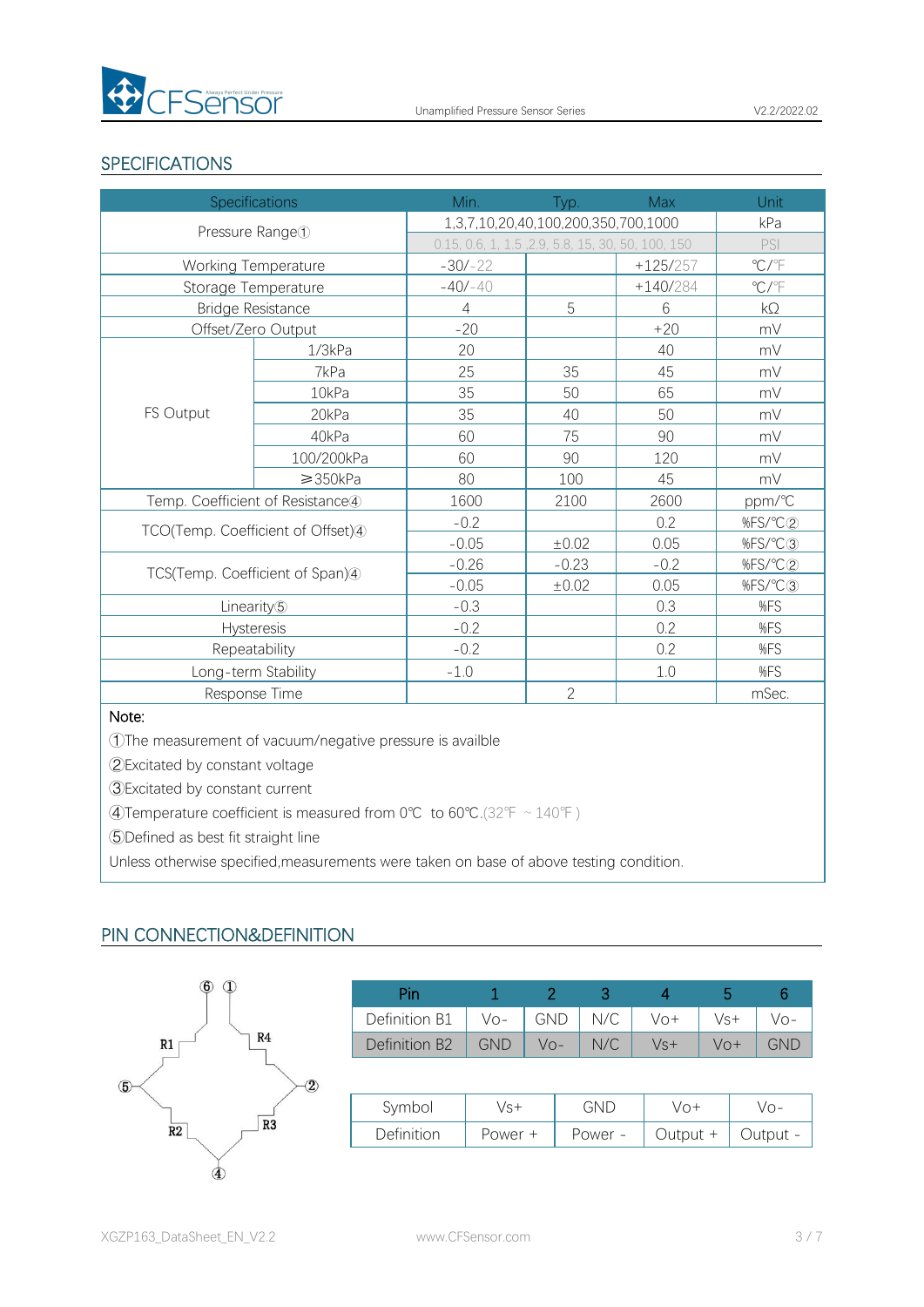

## DIMENSION (Unit:mm)







## FOOTPRINT(REFERENCE) APPLICATION CIRCUIT





## ORDER GUIDE

| XGZP163 | Piezo-resistive Pressure Sensor |                   |                                                       |  |  |
|---------|---------------------------------|-------------------|-------------------------------------------------------|--|--|
|         | Code                            | Range             | 100kPa=0.1mKp=750mmHg=10MH2O ≈1bar ≈14.5PSI           |  |  |
|         | 001                             | $0 \sim 1$ kPa    | Available for Negative pressure( $-1 \sim 1$ kPa)     |  |  |
|         | 003                             | $0 \sim 3kPa$     | Available for Negative pressure( $-3 \sim 3kPa$ )     |  |  |
|         | 007                             | $0 \sim 7kPa$     | Available for Negative pressure( $-7 \sim 7$ kPa)     |  |  |
|         | 010                             | $0 \sim 10$ kPa   | Available for Negative pressure( $-10 \sim 10kPa$ )   |  |  |
|         | 020                             | $0 \sim 20$ kPa   | Available for Negative pressure( $-20 \sim 20$ kPa)   |  |  |
|         | 040                             | $0 \sim 40$ kPa   | Available for Negative pressure( $-40 \sim 40kPa$ )   |  |  |
|         | 101                             | $0 \sim 100$ kPa  | Available for Negative pressure( $-100 \sim 100$ kPa) |  |  |
|         | 201                             | $0 \sim 200$ kPa  | Available for Negative pressure( $-100 \sim 200$ kPa) |  |  |
|         | 500                             | $0 \sim 350$ kPa  | Available for Negative pressure( $-100 \sim 350$ kPa) |  |  |
|         | 701                             | $0 - 700kPa$      | Available for Negative pressure( $-100 \sim 700$ kPa) |  |  |
|         | 102                             | $0 \sim 1000$ kPa | Available for Negative pressure( $-100 \sim 700$ kPa) |  |  |
| XGZP163 | 003                             |                   | the whole spec.                                       |  |  |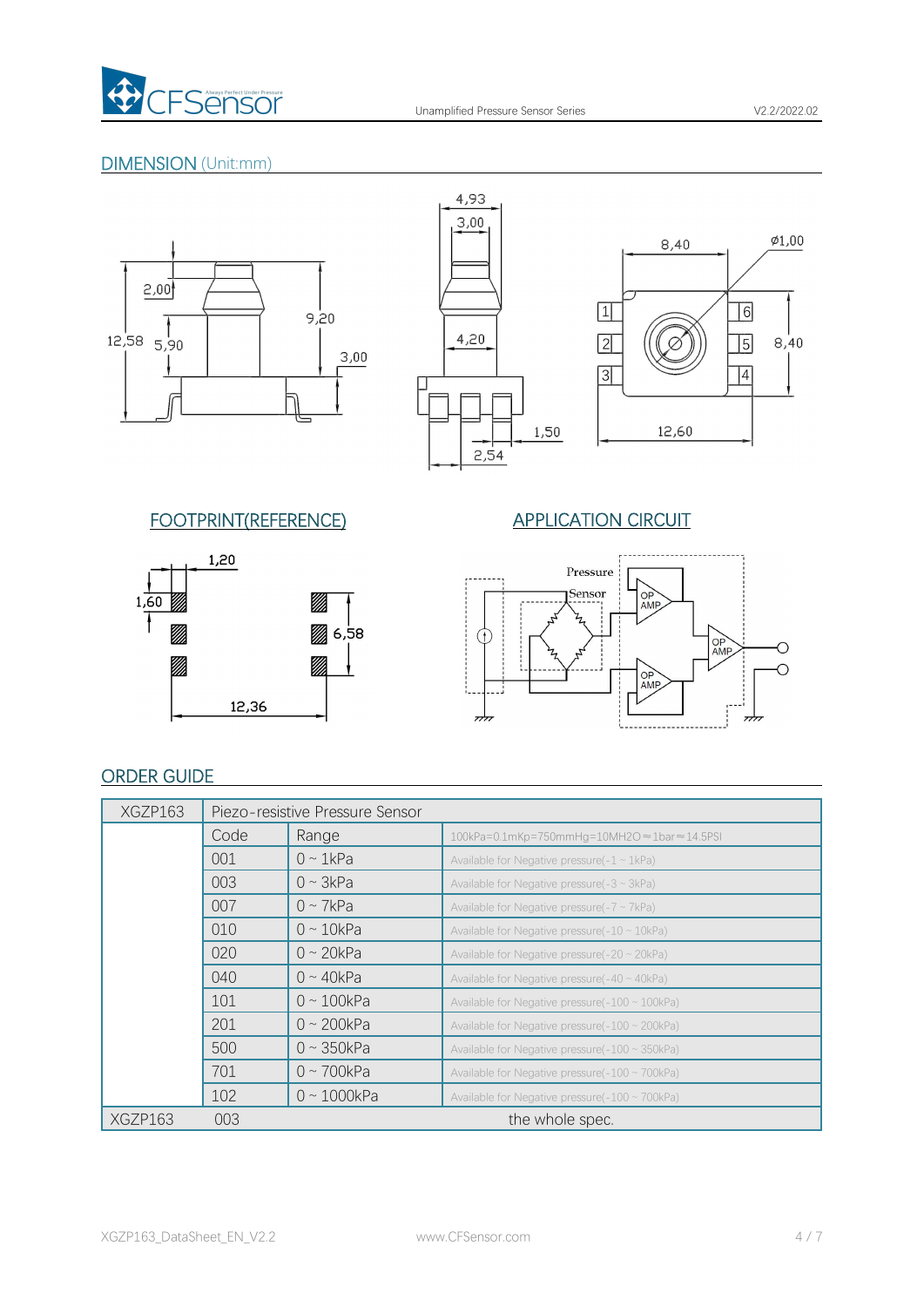

## RECOMMENDED PRODUCTS

Another sensors at right place is calibrated with amplified analog output signal or digital output(IIC interface). It temperature compensted with customtized pressure range and input/output parameter, which can be applied in project directly. Please contact us more information information. . XGZP6877



## OVERALL NOTES

Unless otherwise specified, following notes are general attention or presentation for all products from CFSensor.

#### **Mounting**

The following steps is for transmitting the air pressure to sensor after sensor soldering on PCB.

- ▼ For some sensors that come with inlet tube, select the flexiable pipe to suit the pressure inlet that is firm enough to prevent the pressure leaks.
- ▼ Atmosphere hole (for Gauge type sensors) and Inlet pipe/hole can't be blocked with gel or glue etc,..
- ▼ Avoiding excessive external force operation

#### **Soldering**

Due to its small size, the thermal capacity of the pressure sensor is low. Therefore, take steps to minimize the effects of external heat. Damage and changes to characteristics may occur due to heat deformation. Use a non-corrosive resin type of flux. Since the pressure sensor is exposed to the atmosphere, do not allow flux to enter inside.

▼ Manual soldering

☉Raise the temperature of the soldering tip between 260 and 300°C/500 and 572°F (30 W) and solder within 5 seconds.

☉The sensor output may vary if the load is applied on the terminal during soldering.

☉Keep the soldering tip clean.

▼DIP soldering (DIP Terminal)

☉Keep the temperature of the DIP solder tank below 260°C/500 and solder within 5 seconds.

☉To avoid heat deformation, do not perform DIP soldering when mounting on the PCB which has a small thermal capacity.

▼Reflow soldering (SMD Terminal)

☉The recommended reflow temperature profile conditions are given below.



☉Self alignment may not always work as expected, therefore, please carefully note the position of the terminals and pattern. ☉The temperature of the profile is assumed to be a value measured with the PCB of the terminal neighborhood.

☉Please evaluate solderbility under the actual mounting conditions since welding and deformation of the pressure inlet port may occur due to heat stress depending on equipments or conditions.

▼ Rework soldering

☉Complete rework at a time.

☉Use a flattened soldering tip when performing rework on the solder bridge. Do not add the flux.

☉Keep the soldering tip below the temperature described in the specifications.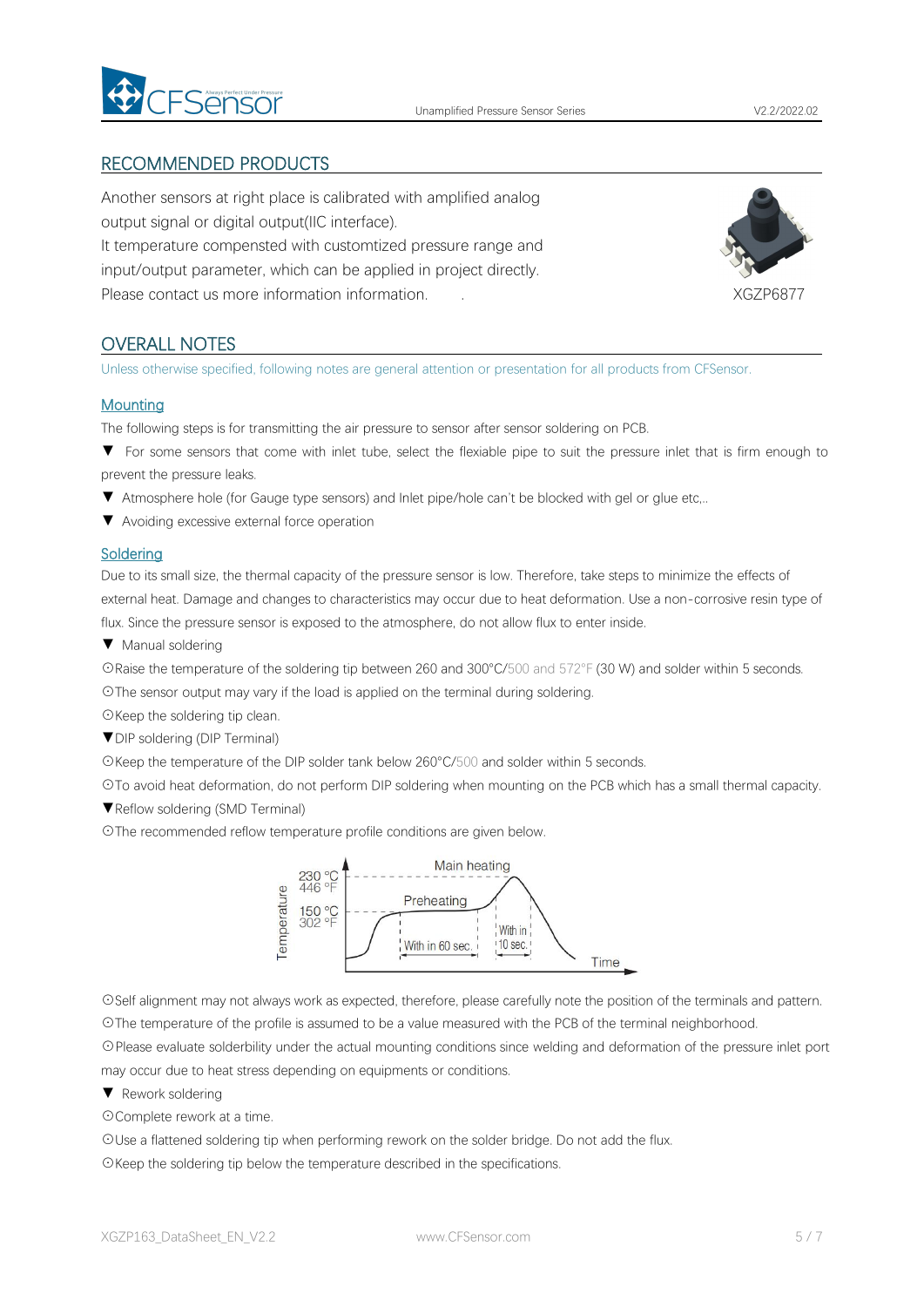

- ▼ Avoid drop and rough handling as excessive force may deform the terminal and damage soldering characteristics.
- 
- ▼ Keep the circuit board warpage within 0.05 mm of the full width of the sensor.<br>▼ After soldering, do not apply stress on the soldered part when cutting or bending the circuit board.
- ▼ Prevent human hands or metal pieces from contacting with the sensor terminal. Such contact may cause anomalous outlets as the terminal is exposed to the atmosphere.

▼ After soldering, prevent chemical agents from adhering to the sensor when applying coating to avoid insulation deterioration of the circuit board.

#### **Connecting**

▼ Correctly wire as in the connection diagram. Reverse connection may damage the product and degrade the performance.

▼ Do not use idle terminals(N/C) to prevent damages to the sensor.

#### Cleaning

▼ Since the pressure sensor is exposed to the atmosphere, do not allow cleaning fluid to enter inside from atmosphere hole (for Gauge type sensors) and inlet pipe.

▼ Avoid ultrasonic cleaning since this may cause breaks or disconnections in the wiring.

#### **Environment**

▼Please avoid using or storing the pressure sensor in a place exposed to corrosive gases (such as the gases given off by organic solvents, sulfurous acid gas, hydrogen sulfides, etc.) which will adversely affect the performance of the pressure sensor chip.

▼Since this pressure sensor itself does not have a water-proof construction(even available media can be liquid), please do not use the sensor in alocation where it may be sprayed with water, etc.

▼Avoid using the pressure sensors in an environment where condensation may form. Furthermore, its output may fluctuate if any moisture adhering to it freezes.

▼The pressure sensor is constructed in such a way that its output will fluctuate when it is exposed to light. Especially when pressure is to be applied by means of a transparent tube, take steps to prevent the pressure sensor chip from being exposed to light.

▼Avoid using pressure sensor where it will be susceptible to ultrasonic or other high-frequency vibration.

▼ Please keep the sensors sealed using static shielding bags on storage. The PINs of sensor(if have) may be black by oxidation under atmosphere environment if the materials include the oxidizable material, althought it wouldn't affect the sensor performance.

#### More Precautions

▼That using the wrong pressure range or mounting method mayresult in accidents.

▼The only direct pressure medium you can use is non-corrosive gas or air as illuminated above(Note: some sensors are compatible with liquid media). The use of other media, in particular, corrosive gases and liquid (organic solvent based, sulfurous acid based, and hydrogen sulfide based, etc.) or contains foreign substances will cause malfunction and damage.<br>Please do not use them and check with CFSensor.

▼The pressure sensor is positioned inside the pressure inlet. Never poke wires orother foreign matter through the pressure inlet since they may damage the sensor or block the inlet. Avoid use when the atmospheric pressure inlet(only for Gauge type pressure sensor) is blocked.

▼ Use an operating pressure which is within the rated pressure range. Using a pressure beyond this range may cause damage.